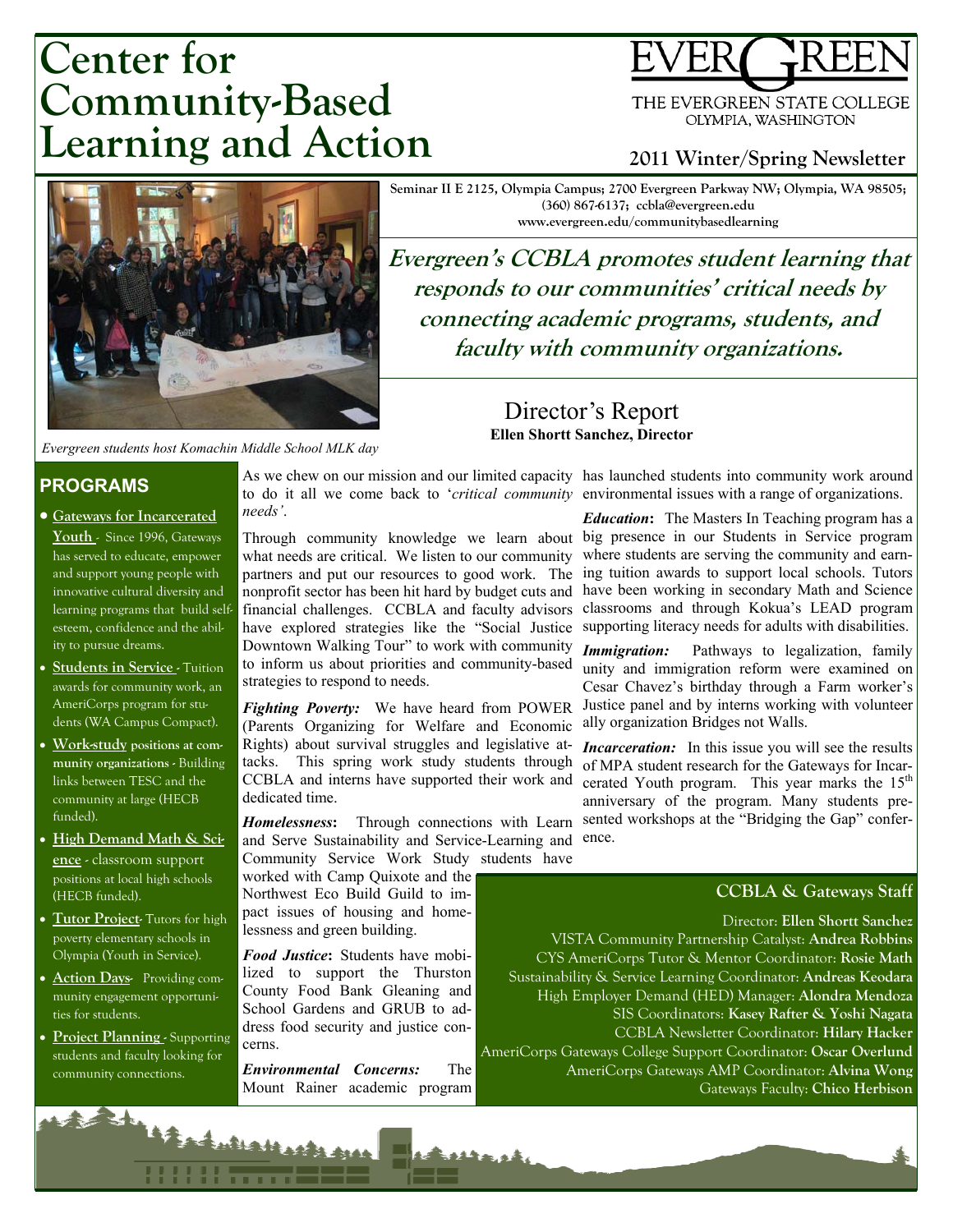# **2011 Winter/Spring Newsletter**

### **Social Justice Downtown Walking Tours Andrea Robbins, VISTA, Community Partnership Catalyst**

The Social Justice Downtown Walking Tour seeks to bridge Evergreen Students with the local social justice community. For over 10 years Lin Nelson has toured students through the real life work of local organizations. The CCBLA is organizing Social Justice Downtown Walking Tours with Student Originated Studies, Community Service Work-Study crew and the "For the Common Good" program. Three mini-tours begin at central locations downtown, then meet together to discuss sites visited and to share insights gained.

The Walking Tours are an opportunity to see where fellow classmates are interning and to get a glimpse of the amazing work happening within the 10 block radius of downtown Olympia. Interns at community-based organizations lead each stop for their classmates. The threads that hold community-based organizations in Olympia together become clear. Student impact on organizations as well as the learning and impact on students from internships was expressed and celebrated throughout.



*The Olympia-Rafah Solidarity Mural Project is just on of the stops along the way, for more information about this project visit olympiarafahmural.org!* 

The tour allows participants to geographically connect with student internships and get an introduction with the overall history of each site. In total 60 students stopped at 22 organizations. Thanks to: Interfaith Works, Family Support Center, Thurston County Food bank, Timberland Regional Library, Olympia Film Society, Parents Organizing for Welfare & Economic Rights, Media Island, Camp Quixote, Community Youth Services-Rosie's Place, Capitol Club House, Northwest, Fertile Ground, Stonewall Youth, The Artesian Well, Olympia Free Skool, Madison Elementary School Garden, Bread & Roses, Olympia All-Ages-Northern, Planned Parenthood, Olympia Free Herbal Clinic and more!

*"The walking tours allow me to experience a great sense of pride for students that end up at internships after coming through the CCBLA office. I get to hear about what happens for students, their transformations into advocates for organizations, and the immense contributions they are making to the community outside of Evergreen!"* ~Andrea Robbins, CCBLA AmeriCorps VISTA

Antications and

#### **Math & Science Matters Rosie Math, CYS AmeriCorps Tutor & Mentor Coordinator**

I have been very fortunate to work with such wonderful CCBLA staff and such dedicated work-study students. I oversee the collaborative effort between the CCBLA and 6 Title 1 middle-high schools in Olympia, Lacy, and Shelton. Some students are on their journey to becoming a teacher and others are using this opportunity to enlighten their minds in the field of education.

I have had the privilege of working with 12 students. I'd like to share with you a few of their success stories. Olympia High School's work-study student Owen Prout works with physical science students on their labs. Owen is in awe of the transformation his students have made. He believes the AVID style cornel notes his students are taking in every class are really helping them to be engaged in their learning, ponder questions, and memorize steps.

Marena Shear at Timberline High School spoke about her feeling of fulfillment after she developed and taught a presentation on nuclear energy for the earth science students two weeks after the earth quakes in Japan. She said questions they asked during the presentation really demonstrated the students' learning. Her students seemed more engaged because they were able to see science in action and analyze it. Marena is happy she can contribute to her students learning.

Daniel Boe has worked with Komachin Middle School students in the school garden science program since mid February. Daniel continues to be impressed by his science students. He was inspired by one of the CCBLA trainings to use problem posing questions in his science class, so students can learn and teach one another through their own answers. Daniel asks his students "which way do you plant an acorn, and why do you plant it that way?" He was very impressed when his students answered correctly, an acorn is planted with the nut pointing down so the roots can grow down and soak up the nutrients in the soil.

Brianna Bowles at Komachin Middle school said work-study has given her an amazing opportunity to see what being a teacher is all about. From working one-on-one to teaching the whole class, she is able to see the ups and downs of being a teacher. Brianna recognized the lack of self-esteem in a student who was struggling in both of his classes. Brianna decided to dedicate more time helping this student understand his capacity. After working with him after school a couple of times, she realized he knew all of the material but he was not applying his knowledge. Brianna was able to boost his confidence and his grades quickly improved.

I feel very privileged to work with such amazing work-study students and be a part of their experience. I am constantly inspired by the work they do and the stories that they share.

**L.E.A.D Graduation Literacy and Education for Adults with Disabilities 6pm on Monday, June 6th! SEM II E2105** 

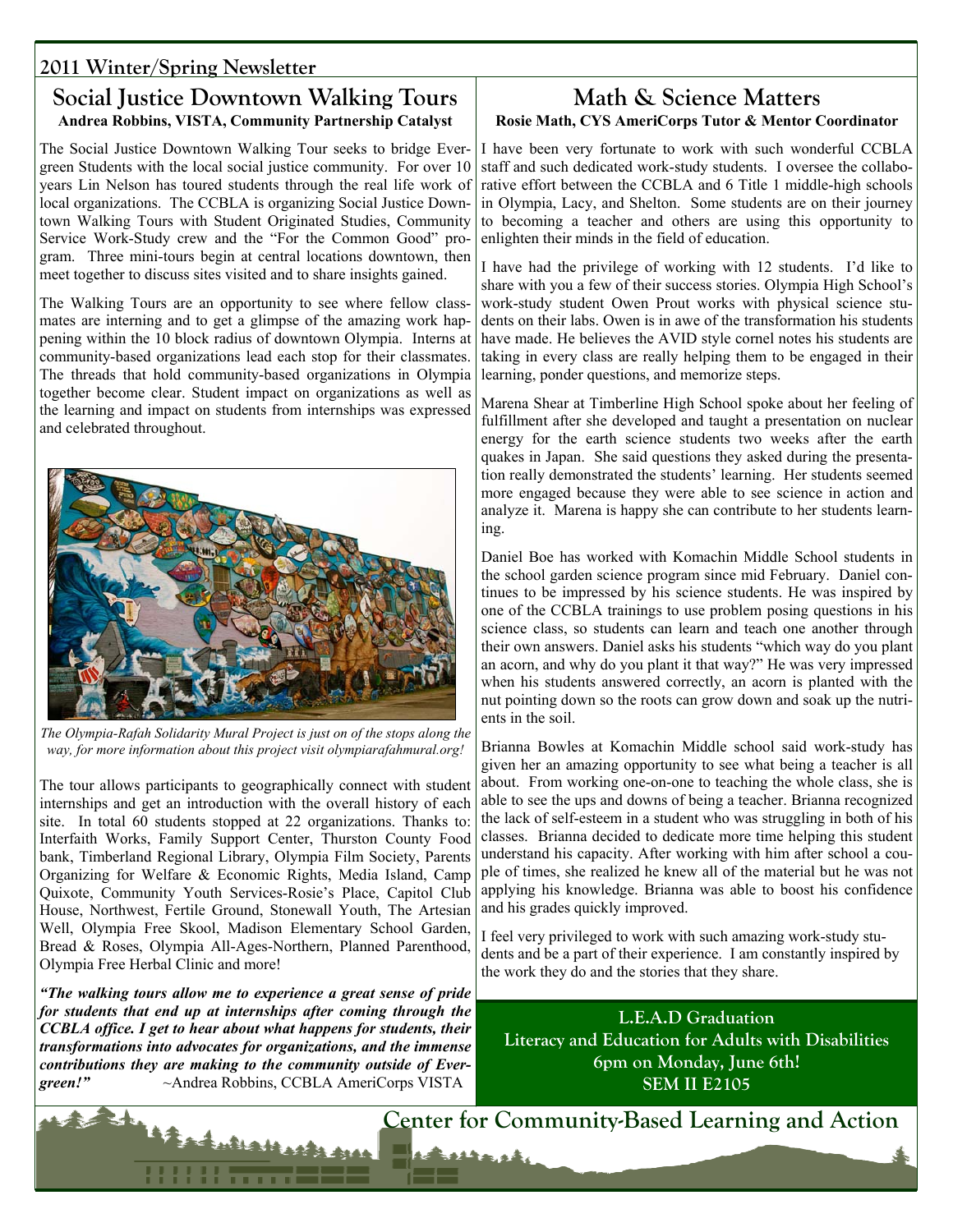### **Gateways for Incarcerated Youth Emily Sladek, Gateways MPA Fellow**

Over the last 13 years at least 541 Evergreen Olympia undergraduate students have been identified as taking Gateways for college credit. This includes both students who were incarcerated during their participation in the class and students who had been formally admitted into Evergreen. As part of the Evergreen Masters of Public Administration program, a team of students created a survey to give these Gateways alumni. Here are some of the highlights:

23% response rate for the eligible and locatable sample. The survey was mostly representative of the population.

5 formally incarcerated youth took the survey. 60 formally incarcerated youth were eligible to take the survey for a response rate of 8%.

94% said "Yes", Gateways changed their lives.

Gateways was life changing for its learning environment that emphasizes peer learning with students from different backgrounds, applying theory into action in a real-world classroom setting, and using popular education to make deeper connections between one's personal experiences and knowledge to that of their classmates, local community and world.

78% of Gateways alumni are contributing to their communities through employment or volunteer service.

54% are employed in Social and Community Service Workers or Educators, two times the number of Evergreen students-at-large who work in these roles.

43% of Gateways alumni who have completed four-year degrees have gone on to graduate school.

Of the incarcerated youth, all have earned their High School Diploma/G.E.D., and 4 of the 5 have taken post-secondary classes.

Gateways is disproportionally attracting:

- **30% of alumni are students of color**, compared to 17%. (Including the incarcerated youth the students of color are 37%, over twice the typical Evergreen class)
- **30% of alumni are from out-of-the-state of Washington**, compared to 27%.
- **30% of survey respondents identify as gay, lesbian, bisexual, transgender, queer or questioning**, compared to 23%.

What this means: Common to national and state trends, the Washington State Office of the Superintendent for Public Instruction, the kindergarten through 12 grade public education system, and the Department of Health and Social Services has set strategic goals and objectives to hire a more culturally competent and diverse workforce. Gateways is preparing its alumni to have a better appreciation for and ability to work with people from different backgrounds. The alumni are more diverse and highly likely to either work or volunteer in social services or education. Gateways and its alumni are fulfilling a recognized need and serving their communities.

*The full report will be available at website: Gateways.evergreen.edu* 

Luthatharts que

## **2011 Winter/Spring Newsletter**

# **Left Foot**

**Olivia Rae Guterson, Student in "For the Common Good," Interning at Left Foot Organics**



# **Students in Service at Evergreen Kasey Rafter, SIS Coordinator**

SIS members are serving in 67 community organizations including 20 local K-12 schools. 18 Masters in teaching students serving at 16 different schools. The Mt. Rainier Program at the Evergreen has 6 members serving at Joint Base Lewis-McCord, The Nature Conservancy, The Nisqually Education Project, The Nisqually river Council, and Mt. Rainier. SIS members are serving at many local organizations such as; Bread and Roses, Camp Quixote, Gateways, Circle Hawk Farms, Left Foot Organics, POWER, Stand Up for Kids, Stonewall Youth, The Thurston County Food Bank, The Olympia CO-OP, South Sound Outreach, Terra Commons, and more!

We want to extend a special congratulations to the 11 members from the 2010-2011 school year who have completed their service; Adriana Caviedes Gullien, Colt Hansen, Anne Hudley, Dominic Kehoe, Tigranna Markina, Joshua O'Halloran, Andrew Olmsted, Nicholas Oneill, Joshua Simpson, Emily Wharton, and Jill Witherbee.

**For more information about Students in Service (SIS) Contact Kasey or Yoshi at 867.6866 or sis@evergreen.edu www.studentsinservice.org**

**Center for Community-Based Learning and Action** 

12 strash